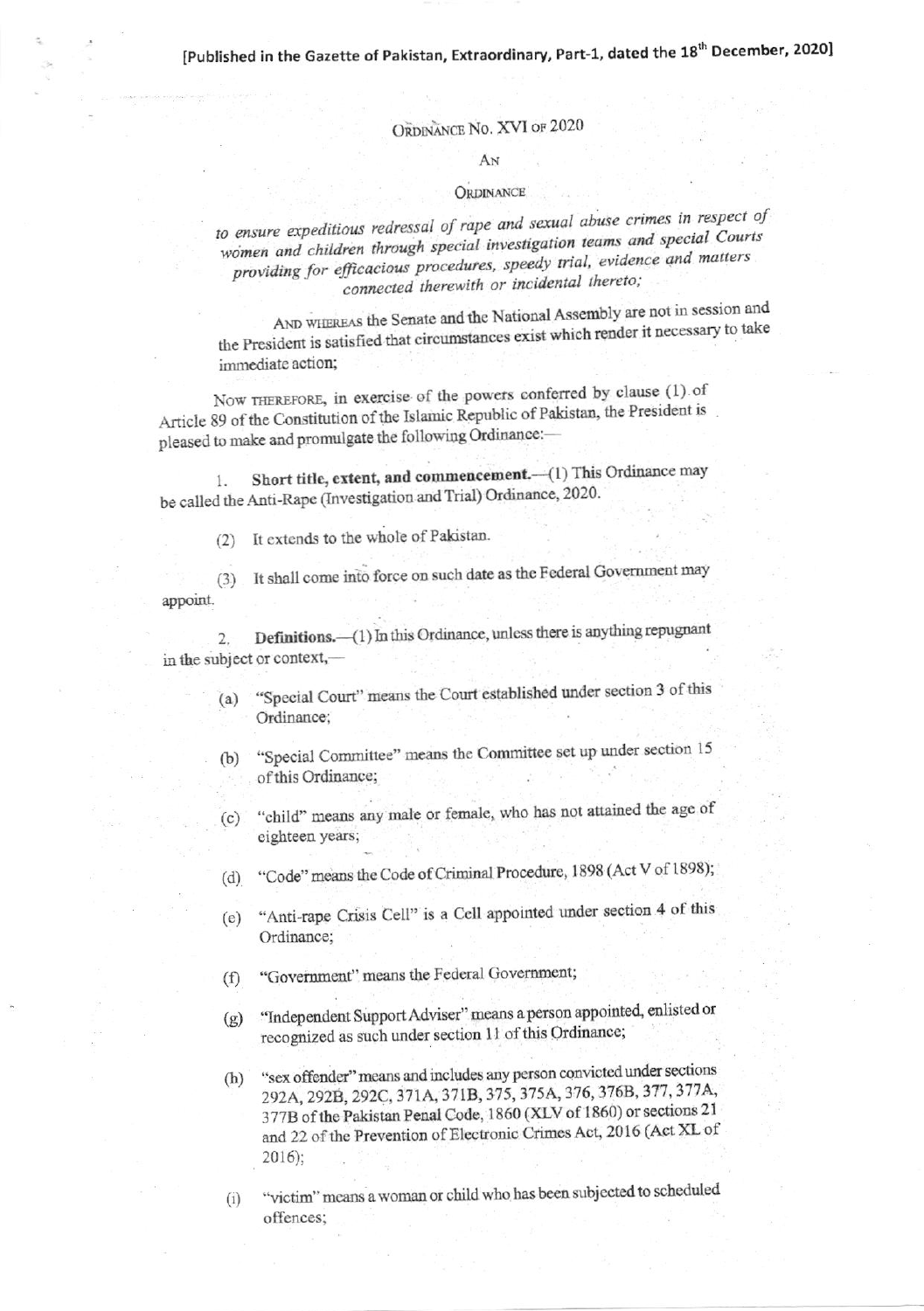- $(i)$ "Schedule" means a Schedule annexed to this Ordinance; and
- "Scheduled offences" means offences as set out in the Schedules  $(k)$ against a "victim" or a "child" as defined in this Ordinance.

Explanation.—It is clarified that where the Scheduled offences are committed against persons who do not qualify to be categorized as "victim" or "child" as defined under this Ordinance, the offences shall be tried through procedure, rules of evidence and courts, functioning prior to this Ordinance coming into effect.

(2) All other terms and expressions used but not defined in this Ordinance, shall have the same meaning as are assigned to them in the Pakistan Penal Code, 1860 (Act XLV of 1860) or in the Code of Criminal Procedure, 1898 (Act V of 1898), or the Qanoon-e-Shahadat Order, 1984 (P.O. No. X of 1984).

3. Establishment of Special Courts etc.-(1) The President, in consultation with the Chief Justice of Pakistan, shall establish as many Special Courts throughout the country, as he may deem necessary, to try the scheduled offences.

 $(2)$ The President, in consultation with the Chief Justice of Pakistan, shall appoint any person as a Judge of the Special Court, who is or has been a Sessions Judge or Additional Sessions Judge, or has been an advocate of the High Court for a period of not less than ten years, and is not more than seventy years of age at the time of appointment.

(3) In addition to or in lieu of the establishment of Special Courts under sub-section (1), the President may, in consultation with the Chief Justice of Pakistan, designate, throughout the country, as many Courts of Sessions Judges or Additional Sessions Judges as Special Courts, as he may deem fit.

(4) A Judge of the Special Court shall have the same powers and jurisdiction as the Court of Sessions, provided under the Code.

(5) A Judge of the Special Court shall be appointed for a period of three (3) years on such terms and conditions as may be determined by the President.

(6) A Judge of a Special Court shall only be removable before the expiry of his tenure if he is found guilty of misconduct.

(7) The disciplinary proceedings against a Judge of a Special Court shall be conducted in the same manner and under the same legal provisions and rules as prescribed for a District and Sessions Judge.